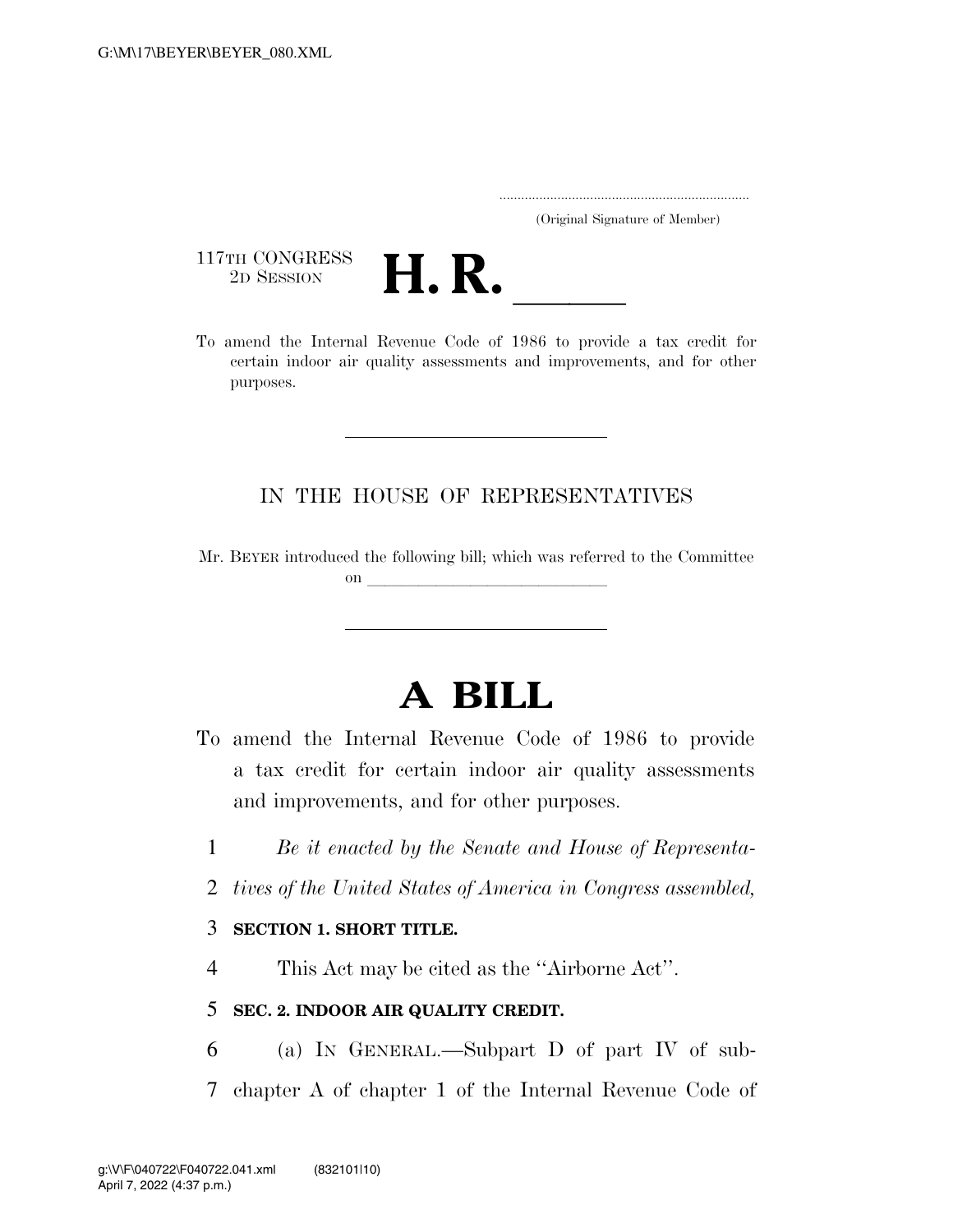1986 is amended by adding at the end the following new section:

## **''SEC. 45U. INDOOR AIR QUALITY CREDIT.**

4 "(a) ALLOWANCE OF CREDIT.

 $\frac{1}{5}$  ''(1) In GENERAL.—For purposes of section 38, the indoor air quality credit determined under this section for the taxable year is an amount equal to the sum of—

 $\langle (A)$  the applicable amount paid or in- curred during such taxable year for a qualified indoor air quality assessment of a qualifying property, plus

 ''(B) the applicable amount with respect to any qualified air filter upgrade or qualified HVAC upgrade placed in service at such quali-fying property during such taxable year.

17  $(2)$  APPLICABLE AMOUNT. For purposes of paragraph (1), the applicable amount is—

19  $((A)$  in the case of a qualified indoor air 20 quality assessment, \$1 per square foot of prop-erty affected by such upgrade,

22  $\text{``(B)}$  in the case of a qualified air filter up- grade, \$5 per square foot of property affected by such upgrade, and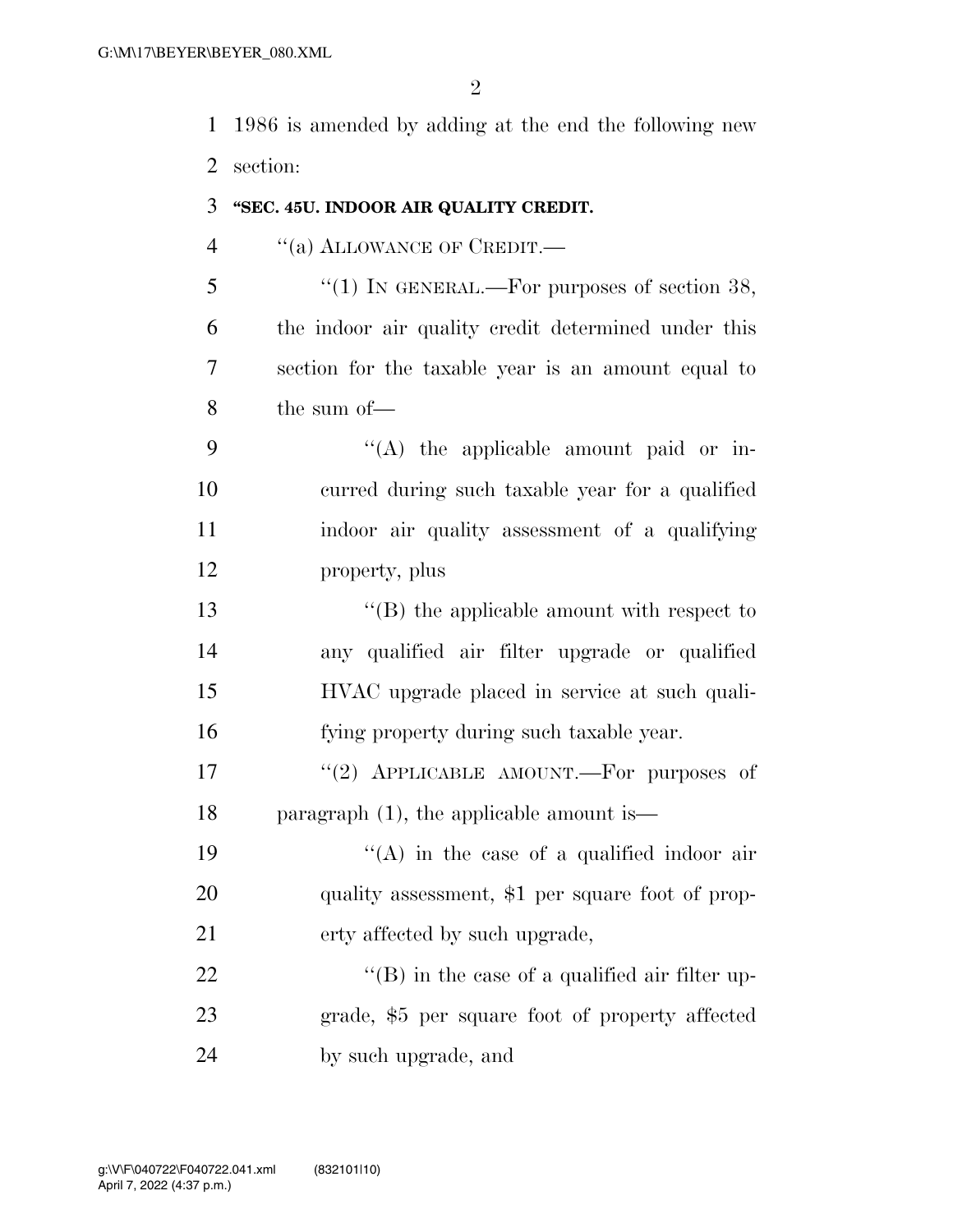| $\mathbf{1}$   | $\cdot\cdot$ (C) in the case of a qualified HVAC up-       |
|----------------|------------------------------------------------------------|
| $\overline{2}$ | grade, \$50 per square foot of property affected           |
| 3              | by such upgrade.                                           |
| $\overline{4}$ | "(b) DEFINITIONS.—For purposes of this section—            |
| 5              | "(1) QUALIFIED INDOOR AIR QUALITY ASSESS-                  |
| 6              | MENT.—The term 'qualified indoor air quality as-           |
| 7              | sessment' means an assessment of air quality carried       |
| 8              | out pursuant to the standards described in sub-            |
| 9              | section $(e)(1)$ .                                         |
| 10             | "(2) QUALIFIED AIR FILTER UPGRADE.—The                     |
| 11             | term 'qualified air filter upgrade' means a new air        |
| 12             | filter or an air filter repair which—                      |
| 13             | $\lq\lq$ is placed in service after the date of            |
| 14             | the enactment of this section at a commercial              |
| 15             | or public property with respect to which a quali-          |
| 16             | fied indoor air quality assessment is completed,           |
| 17             | and                                                        |
| 18             | $\lq$ <sup>"</sup> (B) is certified pursuant to subsection |
| 19             | $(e)(2)$ to bring the commercial or public prop-           |
| 20             | erty on which it is installed into compliance into         |
| 21             | compliance with the American Society of Heat-              |
| 22             | ing, Refrigerating and Air-Conditioning Engi-              |
| 23             | neers (ASHRAE) Standard 62.1-2019, along                   |
| 24             | with the use of filters and air cleaners that              |
| 25             | achieve a Minimum Efficiency Reporting Value               |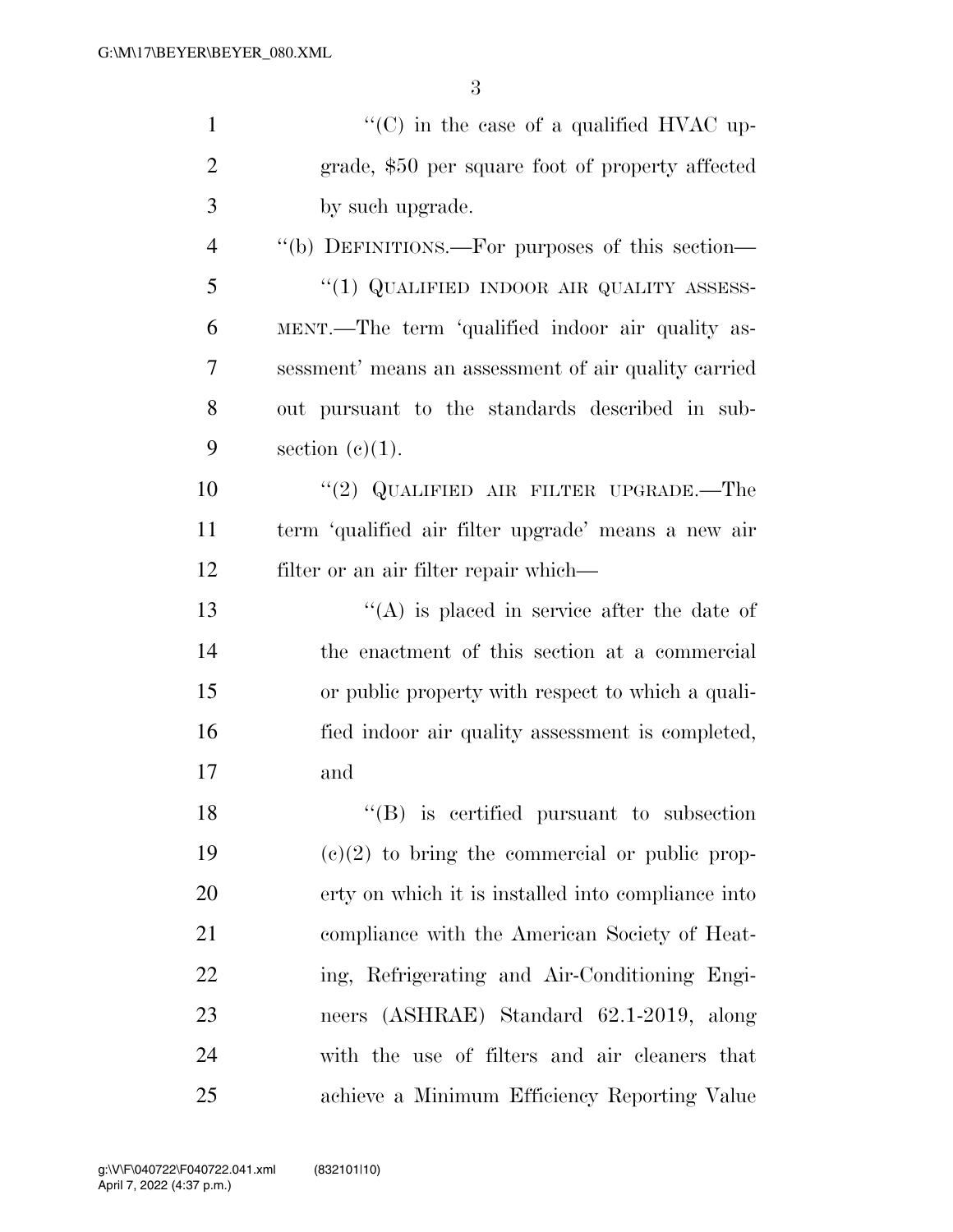| $\mathbf{1}$   | (MERV) rating of 13 or better levels of per-       |
|----------------|----------------------------------------------------|
| $\overline{2}$ | formance for air recirculated by HVAC systems      |
| 3              | per guidance provided by ASHRAE Epidemic           |
| $\overline{4}$ | Task Force Core Recommendations of October         |
| 5              | 19, 2021.                                          |
| 6              | "(3) QUALIFIED HVAC UPGRADE.—The term              |
| 7              | 'qualified HVAC upgrade' means a new heating,      |
| 8              | ventilation, and air conditioning system (HVAC) or |
| 9              | HVAC repair which is—                              |
| 10             | $\lq\lq$ placed in service after the date of the   |
| 11             | enactment of this section at a commercial or       |
| 12             | public property with respect to which a quali-     |
| 13             | fied indoor air quality assessment is completed,   |
| 14             | and                                                |
| 15             | "(B) is certified pursuant to subsection           |
| 16             | $(e)(3)$ to bring the commercial or public prop-   |
| 17             | erty on which it is installed into compliance      |
| 18             | with the American Society of Heating, Refrig-      |
| 19             | erating and Air-Conditioning<br>Engineers          |
| 20             | (ASHRAE) Standard 62.1-2019, along with the        |
| 21             | use of filters and air cleaners that achieve a     |
| 22             | Minimum Efficiency Reporting Value (MERV)          |
| 23             | rating of 13 or better levels of performance for   |
| 24             | air recirculated by HVAC systems per guidance      |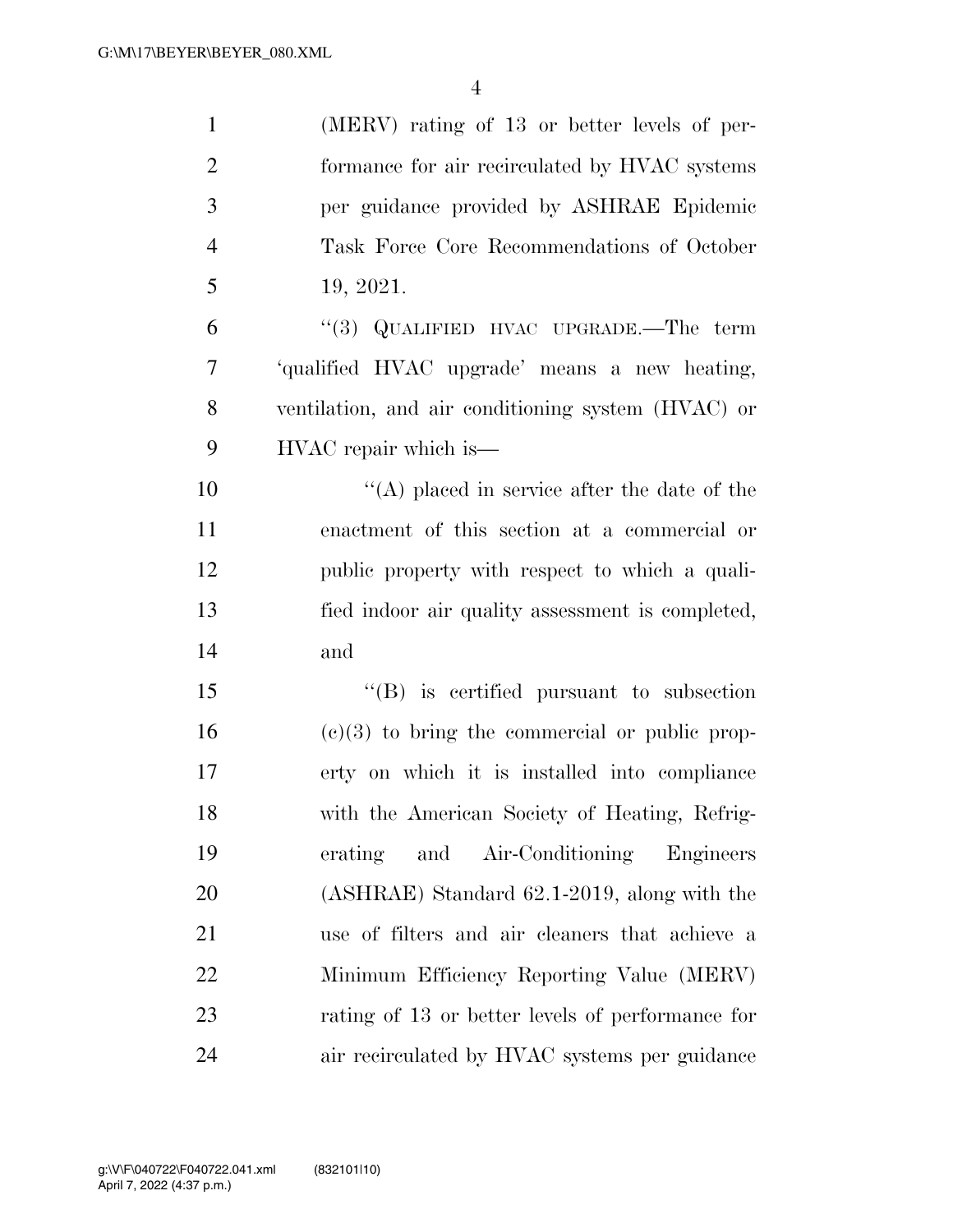| $\mathbf{1}$   | provided by ASHRAE Epidemic Task Force                   |
|----------------|----------------------------------------------------------|
| $\overline{2}$ | Core Recommendations of October 19, 2021.                |
| 3              | "(4) QUALIFYING PROPERTY.—The term 'quali-               |
| $\overline{4}$ | fying property' means commercial property, public        |
| 5              | property, or property owned by an organization de-       |
| 6              | scribed in section $501(c)(3)$ and exempt from tax       |
| 7              | under section $501(a)$ .                                 |
| 8              | "(c) INDOOR AIR QUALITY ASSESSMENT AND CER-              |
| 9              | TIFICATION STANDARDS.—The Secretary shall, after con-    |
| 10             | sultation with the Secretary of Energy or the Adminis-   |
| 11             | trator of the Environmental Protection Agency, as appro- |
| 12             | priate, prescribe by regulations standards for—          |
| 13             | $\lq(1)$ carrying out qualified indoor air quality       |
| 14             | assessments,                                             |
| 15             | $"(2)$ certifying air filter upgrades as qualified       |
| 16             | air filter upgrades, and                                 |
| 17             | "(3) certifying HVAC upgrades as qualified               |
| 18             | HVAC upgrades.                                           |
| 19             | "(d) LIMITATIONS.—                                       |
| 20             | "(1) QUALIFIED HVAC AND QUALIFIED AIR FIL-               |
| 21             | TER UPGRADES.—The credit allowed under this sec-         |
| 22             | tion with respect to any taxpayer for any taxable        |
| 23             | year shall not exceed 50 percent of the total amount     |
| 24             | expended by the taxpayer during such taxable year        |
|                |                                                          |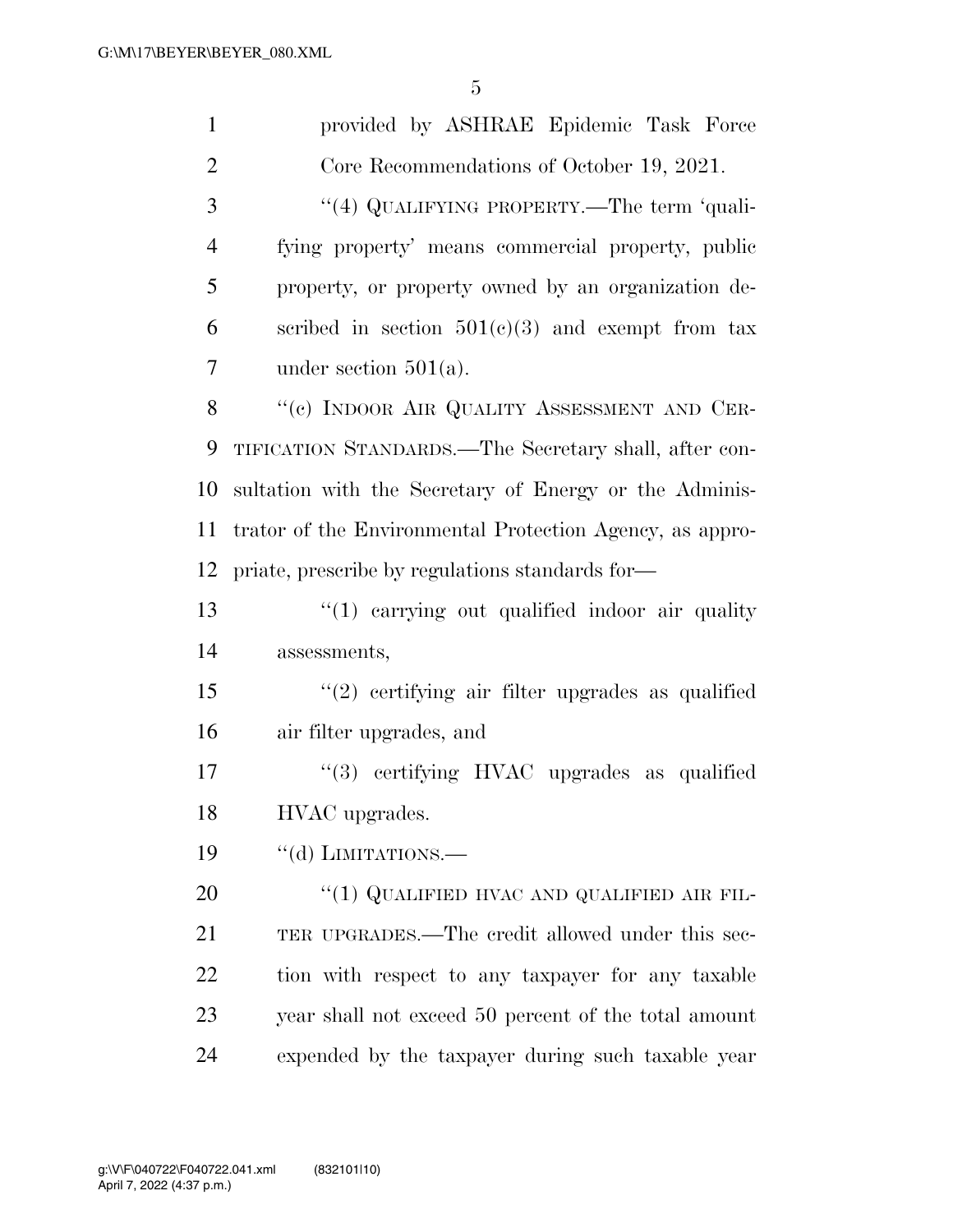for qualified air filter upgrades or qualified HVAC upgrades.

 ''(2) INDOOR AIR QUALITY ASSESSMENTS.—The credit allowed under this section with respect to any taxpayer for any taxable year with respect to quali- fied indoor air quality assessments shall not exceed the amounts paid or incurred with respect to such assessments.

 ''(e) REGULATIONS FOR ALLOCATION OF CREDIT WITH RESPECT TO IMPROVEMENTS ON PUBLIC PROP- ERTY.—In the case of qualified indoor air quality assess- ments, qualified air filter upgrades, or qualified HVAC up- grades conducted on or in property owned by a Federal, State, or local government or a political subdivision there- of, credits with respect to such assessments and upgrades may be allocated, under such regulations as the Secretary shall prescribe, to the person primarily responsible for de- signing the property. Such person shall be treated as the taxpayer for purposes of this credit.

20 "(f) REDUCTION IN BASIS.—For purposes of this subtitle, the basis of any property for which a credit is allowable under subsection (a) shall be reduced by the amount of such credit so allowed.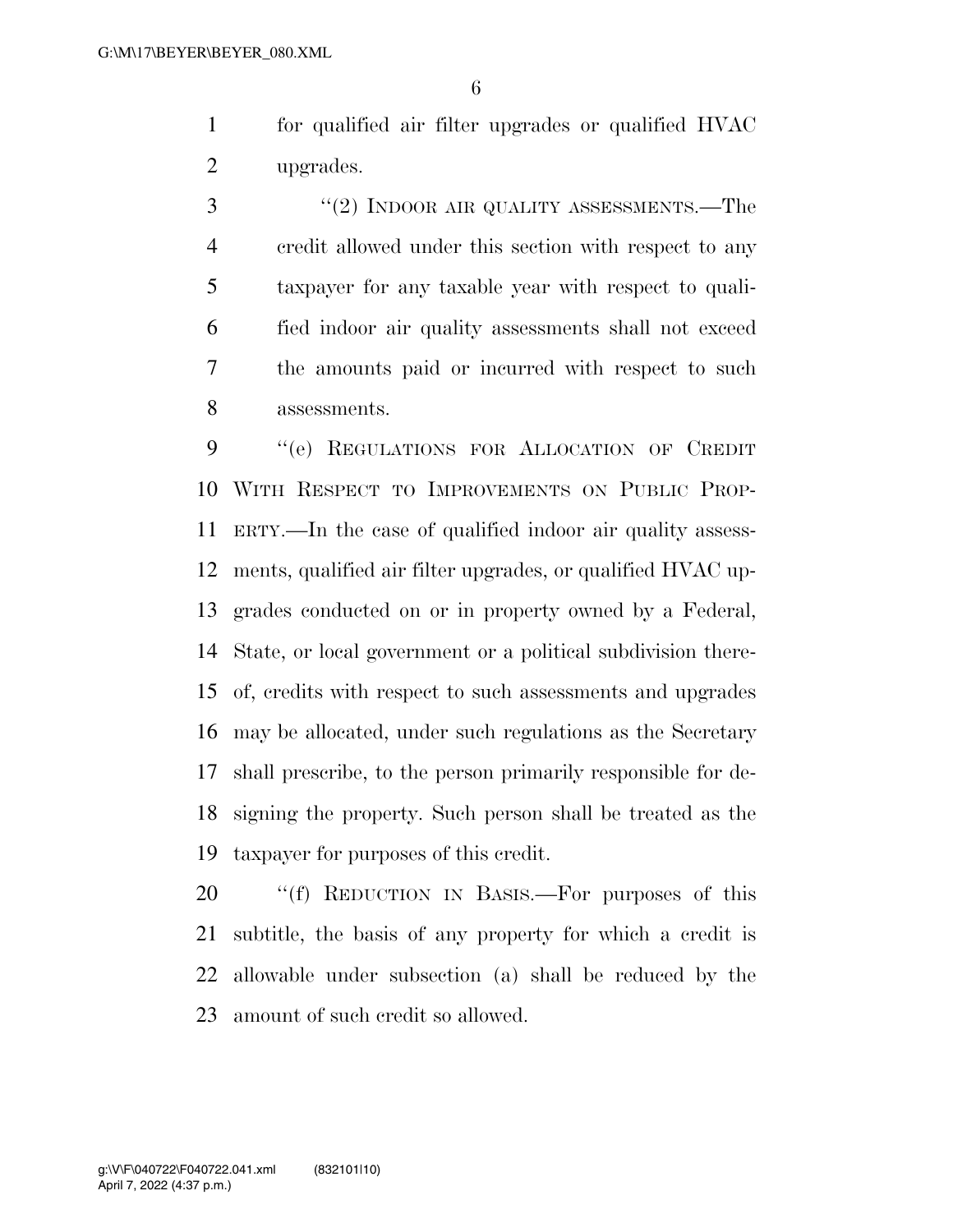''(g) DENIAL OF DOUBLE BENEFIT.—No deduction shall be allowed under this chapter for any amount taken into account in determining the credit under this section.''. (b) CREDIT MADE PART OF GENERAL BUSINESS CREDIT.—Subsection (b) of section 38 of such Code is amended by striking ''plus'' at the end of paragraph (32), by striking the period at the end of paragraph (33) and inserting '', plus'', and by adding at the end the following new paragraph:

10 ''(34) the indoor air quality credit determined under section 45U.''.

 (c) CLERICAL AMENDMENT.—The table of sections for subpart D of part IV of subchapter A of chapter 1 is amended by adding at the end the following new item: ''Sec. 45U. Indoor Air Quality Credit.''.

 (d) EFFECTIVE DATE.—The amendments made by this section shall apply to expenses made or incurred after December 31, 2021, in taxable years ending after such date.

#### **SEC. 3. INDOOR AIR QUALITY CERTIFICATION.**

 Not later than 365 days after the date of the enact- ment of this Act, the Secretary of Energy, in consultation with the Administrator of the Environmental Protection Agency, shall establish a voluntary certification program through which property owners may certify that their properties are in compliance with the indoor air quality